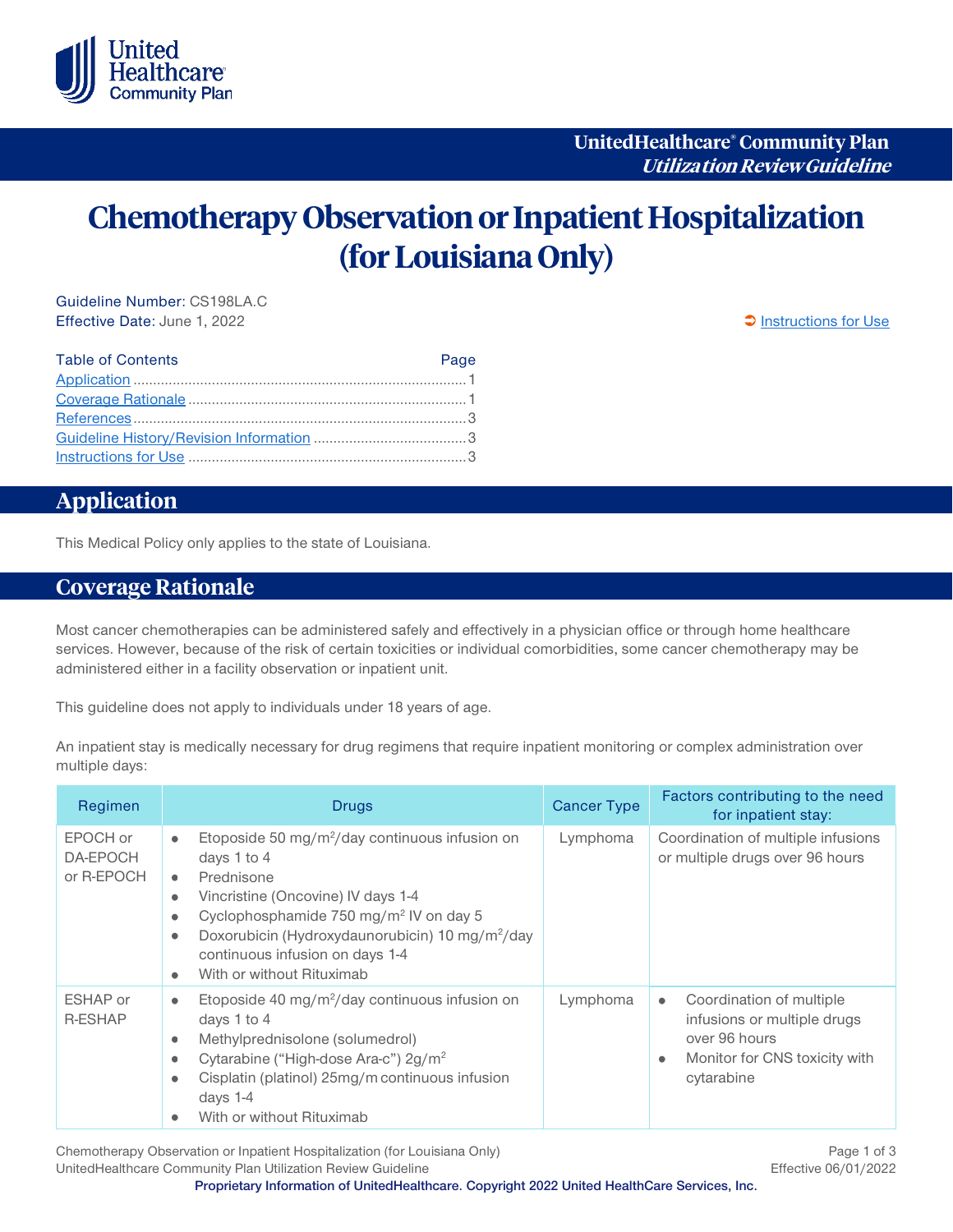| Regimen                                                   | <b>Drugs</b>                                                                                                                                                                                                                                                                                                                                                                                                                                                                                                                                                                                                                                                                                                                                                                                                                                                                                                                                                                                                                                                                                                                                                                                            | <b>Cancer Type</b>               | Factors contributing to the need<br>for inpatient stay:                                                                                                                                                                                  |
|-----------------------------------------------------------|---------------------------------------------------------------------------------------------------------------------------------------------------------------------------------------------------------------------------------------------------------------------------------------------------------------------------------------------------------------------------------------------------------------------------------------------------------------------------------------------------------------------------------------------------------------------------------------------------------------------------------------------------------------------------------------------------------------------------------------------------------------------------------------------------------------------------------------------------------------------------------------------------------------------------------------------------------------------------------------------------------------------------------------------------------------------------------------------------------------------------------------------------------------------------------------------------------|----------------------------------|------------------------------------------------------------------------------------------------------------------------------------------------------------------------------------------------------------------------------------------|
| Interleukin 2<br>infusion                                 | Interleukin 2 600,000 IU/kg IV every 8 hours for up to<br>14 consecutive doses over 5 days                                                                                                                                                                                                                                                                                                                                                                                                                                                                                                                                                                                                                                                                                                                                                                                                                                                                                                                                                                                                                                                                                                              | Melanoma<br>Renal Cell<br>Cancer | Continuous cardiac<br>$\bullet$<br>monitoring<br>Close monitoring of serum<br>$\bullet$<br>electrolytes, creatinine,<br>bilirubin, urine output<br>Vasopressor support with<br>dopamine<br>Proximity to intensive care unit<br>$\bullet$ |
| High dose<br>Ifosphamide                                  | Ifosphamide infusion > $1g/m^2$ /day                                                                                                                                                                                                                                                                                                                                                                                                                                                                                                                                                                                                                                                                                                                                                                                                                                                                                                                                                                                                                                                                                                                                                                    | Sarcoma                          | Close monitoring of serum<br>$\bullet$<br>electrolytes and urine pH<br>Replacement of electrolytes<br>$\bullet$<br>Alkalinization of urine<br>$\bullet$                                                                                  |
| High dose<br>methotrexate<br>with<br>leucovorin<br>rescue | Methotrexate dose at $>$ 500 mg/m <sup>2</sup><br>$\bullet$<br>Leucovorin 15 mg every 6 hours for eight doses<br>$\bullet$<br>beginning 12 hours after the completion of<br>methotrexate infusion, and increased to 50 mg IV<br>every 6 hours if methotrexate levels are > 20<br>umol/L at 0 hour, are > 1.0 umol/L at 24 hours, or<br>are > 0.1 µmol/L at 48 hours after the end of<br>methotrexate infusion, until levels are < 0.1 µmol/L<br>plus                                                                                                                                                                                                                                                                                                                                                                                                                                                                                                                                                                                                                                                                                                                                                    | Lymphoma<br>Sarcoma              | Close monitoring of serum<br>methotrexate levels                                                                                                                                                                                         |
| Hyper-CVAD                                                | Cycles 1, 3, 5, and 7 (3-4 weeks between cycles):<br>$\bullet$<br>Cyclophosphamide 300 mg/m <sup>2</sup> IV over 2 hours<br>$\bullet$<br>every 12 hours for 6 doses<br>Mesna 600 mg/m <sup>2</sup> /day continuous infusion on<br>$\bullet$<br>days 1-3, starting 1 hour before cyclophosphamide<br>Vincristine<br>$\bullet$<br>Doxorubicin 50 mg/m <sup>2</sup> IV on day 4<br>$\bullet$<br>Dexamethasone<br>$\bullet$<br>Cycles 2, 4, 6, and 8 (3-4 weeks between cycles):<br>۰<br>Methotrexate 200 mg/m <sup>2</sup> IV over 2 hours followed<br>$\bullet$<br>by 800 mg/m <sup>2</sup> IV over 22 hours on day 1 plus<br>Cytarabine 3 $g/m^2$ (1 $g/m^2$ for patients older than<br>$\bullet$<br>60 years) IV over 2 hours every 12 hours for four<br>doses starting on day 2<br>Leucovorin 15 mg every 6 hours for eight doses<br>$\bullet$<br>beginning 12 hours after the completion of<br>methotrexate infusion, and increased to 50 mg IV<br>every 6 hours if methotrexate levels are > 20<br>umol/L at 0 hour, are > 1.0 umol/L at 24 hours, or<br>are $> 0.1$ µmol/L at 48 hours after the end of<br>methotrexate infusion, until levels are < 0.1 µmol/L<br>plus<br>Methylprednisolone 50 mg | Lymphoma<br>Leukemia             | Coordination of multiple<br>$\bullet$<br>infusions or multiple drugs<br>over 96 hours<br>Bladder irrigation with<br>$\bullet$<br>cyclophosphamide<br>Close monitoring of serum<br>$\bullet$<br>methotrexate levels                       |

The following are clinical conditions or complications of cancer chemotherapy which, when present, may require an observation stay:

- Known hypersensitivity reactions from previous infusion  $\bullet$
- Congestive heart failure or chronic renal failure requiring high volume fluid infusions  $\bullet$
- $\bullet$ Transcatheter arterial chemoembolization (TACE) or intra-arterial chemotherapy infusion
- Comorbidities that require an observation or overnight stay  $\bullet$
- Cancer chemotherapy administered during a hospitalization for an unrelated problem $\bullet$

Chemotherapy Observation or Inpatient Hospitalization (for Louisiana Only) Page 2 of 3 UnitedHealthcare Community Plan Utilization Review Guideline Effective 06/01/2022

**Proprietary Information of UnitedHealthcare. Copyright 2022 United HealthCare Services, Inc.**